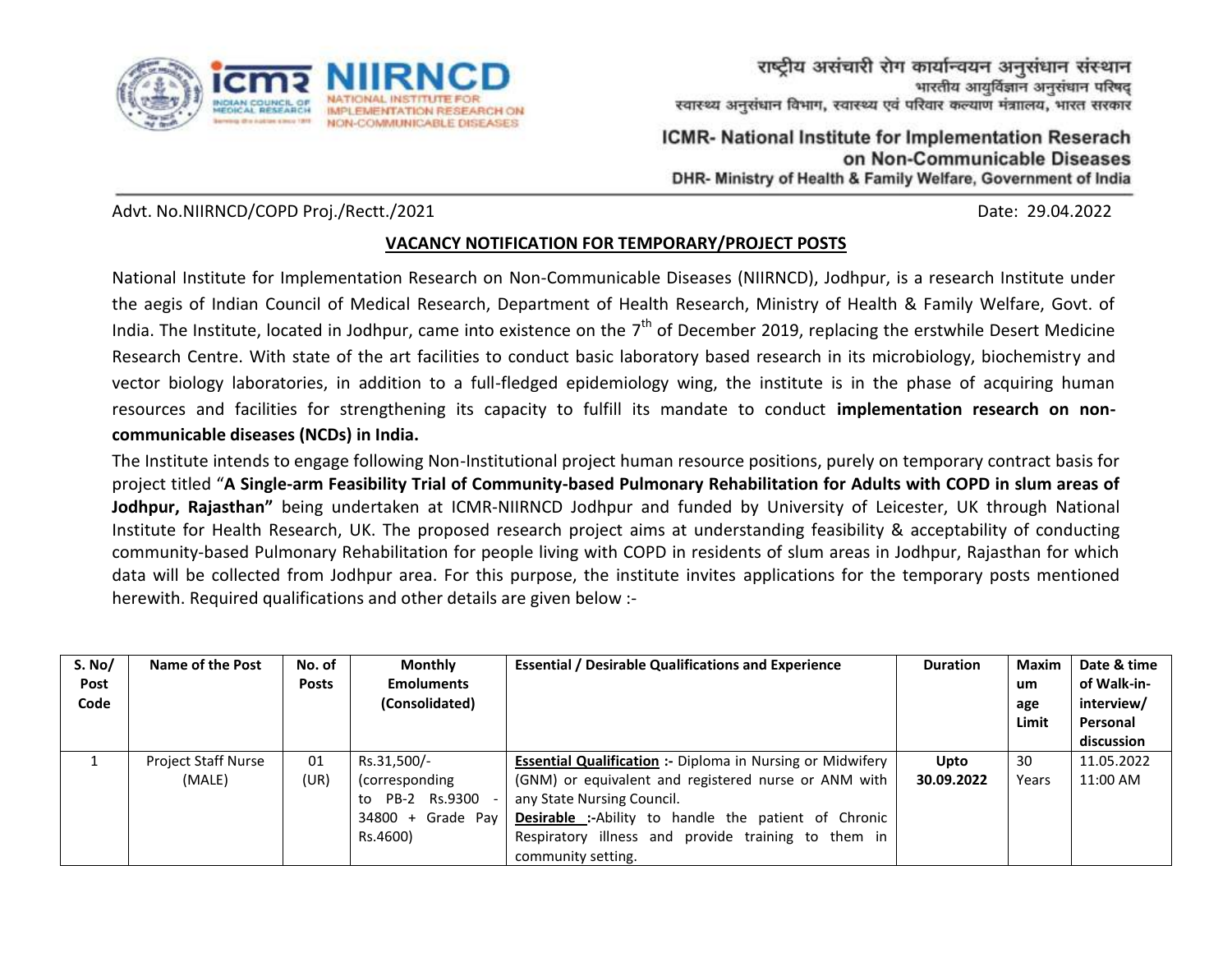#### **Instructions to the candidates :-**

1. The eligible candidates willing to apply for the above mentioned posts may download the application form from the websites of ICMR&NIIRNCD at the links: **https://main.icmr.nic.in/career-opportunity and** 

**<http://niirncd.icmr.org.in/recruitment.php>**.

- 2. The candidates shall bring the duly filled application forms (s) along with all documents in support of (a) Proof of Date of Birth (b) Qualification (c) Experience (d) Recent passport size photograph etc. while coming for written test/personal discussion/interview as per the schedule given. **Separate Application Form should be filled for each post.**
- 3. The Eligibility of the candidates shall be checked at the venue and only eligible candidates shall be allowed to appear for the written test/interview.
- 4. In case of more than 30 candidates, a written test comprising of 20 number of Multiple Choice Questions (MCQ) with 20 marks, shall be taken. The Qualifying Marks for the written test shall be as under :-

For SC/ST : 35%

For UR/OBC/EWS : 40%

5. The candidates scoring qualifying marks or more shall be interviewed as follows :-

| S.N. | Name of the Post          | No. of Posts | No. of Candidates to be interviewed                 |
|------|---------------------------|--------------|-----------------------------------------------------|
|      | Project Staff Nurse(Male) |              | <sup>1</sup> Top 03 candidates in the written test. |

- 6. Only eligible candidates will appear for written test/personal discussion/interview. In case of more than 30 eligible candidates, a written test will be conducted comprising of multiple choice questions. The level of questions would be of essential qualification prescribed for the post. The candidates will be selected on the basis of their performance in the written test/interview subject to qualifying the skill test, wherever applicable.
- 7. The final merit shall be prepared on the basis of marks of written test and interview. In case of non conductance of written test being less than 30 candidates, the merit shall be prepared on the basis of marks obtained in the interview.

## **Other Terms and Conditions:-**

- 1. Qualifications should be from recognized Institutions/Universities only.
- 2. Experience certificate should clearly state the nature of work during the period of employment. Experience in the relevant discipline/ field should be from a reputed institution/ organization recognized by the relevant authority.
- 3. Age relaxation will be admissible in respect of SC/ST/OBC candidates, retrenched Government Employees, Departmental Candidates (including projects) and Ex-servicemen etc. in accordance with the instructions issued by the Central Government/DoPT/ICMR from time to time. Age concession to the extent of service rendered in other research projects will also be admissible for experienced and skilled persons. **SC/ST/OBC will be given age relaxation in respect of the posts reserved for them only and not for UR posts.**
- 4. Candidates employed in Govt. Service /Semi Govt./ Autonomous Bodies of State/ Central Govt. should submit a "No Objection Certificate" from their employer at the time of submission of Application Form failing which they will not be allowed to appear for walk-in-interview/ personal discussions.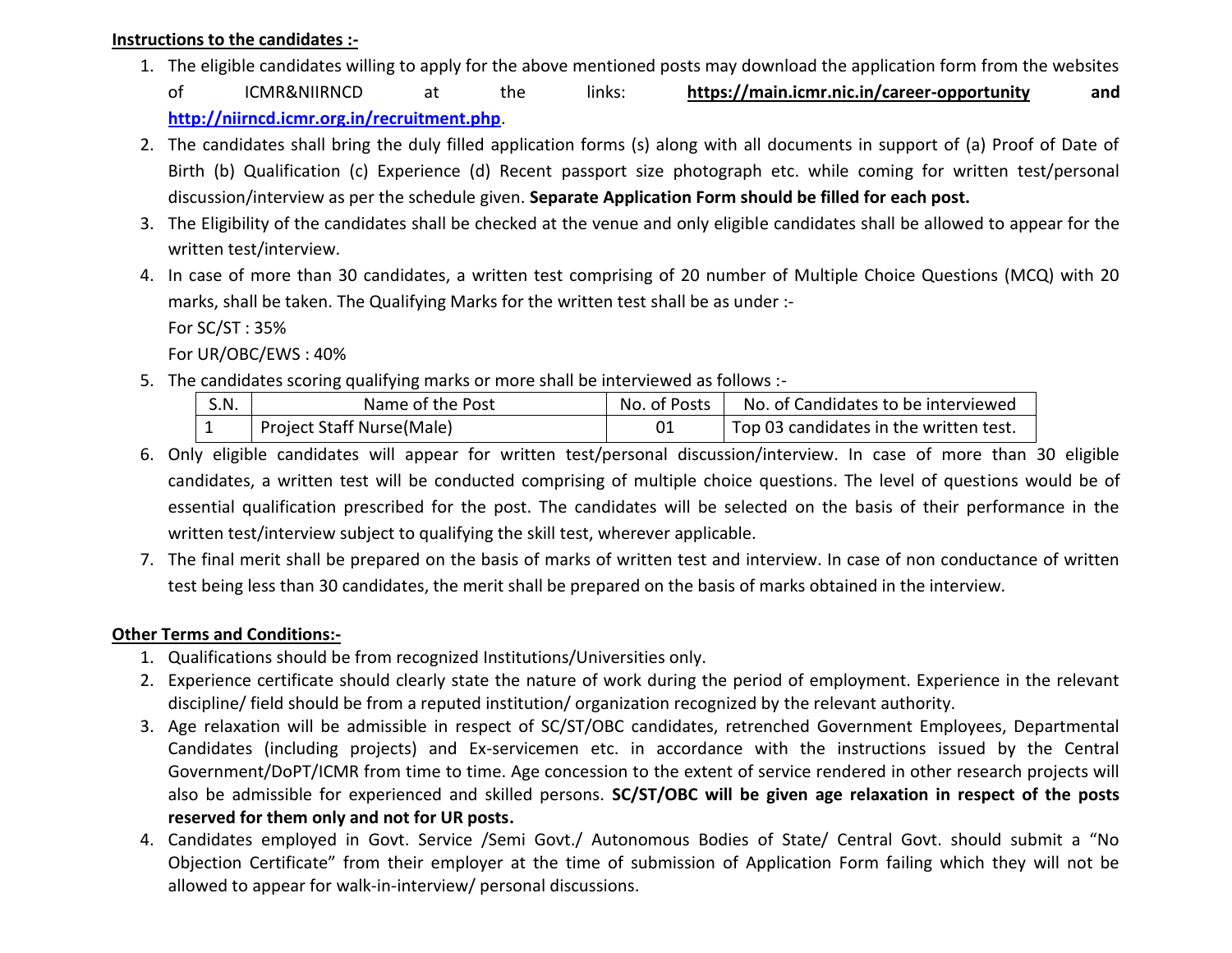- 5. All posts are Contractual and likely to continue till the completion of Project.
- 6. The Director, ICMR-NIIR-NCD reserves the right to increase or decrease the number of posts or cancel the recruitment or readvertise the posts at any time, without assigning any reasons thereof. No correspondence will be entertained in this regard.
- 7. Date of personal discussion/interview may be changed due to administrative reasons. Hence, candidates are advised to check website before appearing for personal discussion/online interview.
- 8. Canvassing in any form for short listing, interview and employment will be a disqualification and such candidates will be barred from selection process.
- 9. Candidates applying for more than one post should **SEPARATELY** apply for each post.
- 10. **POST QUALIFICATION EXPERIECE** i.e. experience from the date of completion of minimum essential educational qualification shall only be counted till the last date of submission of application
- 11. Submission of incorrect or false information shall disqualify the candidate at any stage.
- 12. Since the posts are purely on temporary basis, no benefit of Provident Fund, Leave Travel Concession, Medical, etc. will be available to the appointee.
- 13. The above posts are to be filled-up on purely temporary and contractual basis & the candidates shall have no right to claim for any type of permanent employment under ICMR-NIIRNCD or continuation of their services in NIIRNCD or in any other project.
- 14. Age, Qualification, Experience etc., will be reckoned as on the date of last date of receipt of applications.
- 15. No TA/DA will be given for attending written test/personal discussion.
- 16. Mere fulfilling the essential qualification / experience will not bestow any guarantee of selection.
- 17. In the event of selection, a candidate must produce all documents or certificates in original relating to (1) Educational qualifications (2) Date of Birth (3) Work Experience (4) ID Proof i.e. Aadhar/PAN/Voter ID/Driving License, etc. (5) Oneself attested recent passport size photograph (6) One set of self-attested photocopies of all documents. (7) SC/ST/OBC Certificate, if applicable, for verification at the time of joining the post.
- 18. Candidates, who fail to bring the original certificates at the time of joining, will not be allowed to join the selected post. Candidates reporting after the scheduled date/ time will also not be allowed to appear in the personal discussions/interview.
- 19. All other further information pertaining to the advertisement is available on ICMR/NIIR-NCD websites : **https://main.icmr.nic.in/career-opportunity an[d http://niirncd.icmr.org.in/recruitment.php](http://niirncd.icmr.org.in/recruitment.php) Posted on website of ICMR and NIIRNCD on 29.04.2022**

**New Pali Road, Jodhpur, Rajasthan-342005 Email:director-niirncd@icmr.gov.in** 

न्य ू पाली रोड**,** जोधपरु राजस्थान - **342005 Tel. : +91-291-2722403, Fax: +91-291-2720618 Website: https://niirncd.icmr.org.in**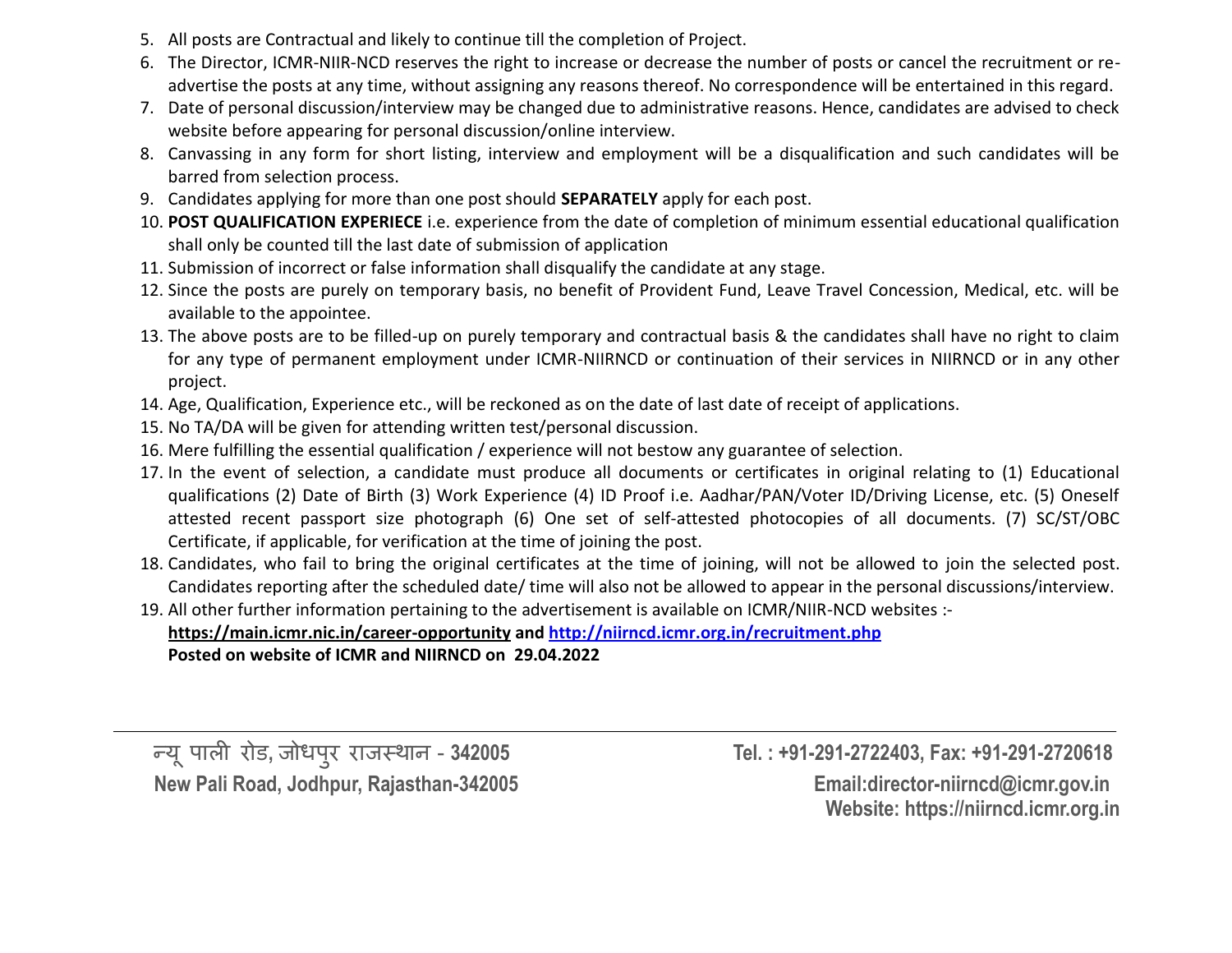

ICMR- National Institute for Implementation Reserach on Non-Communicable Diseases DHR- Ministry of Health & Family Welfare, Government of India

विज्ञापन सं.: एन. आई.आई.आर.एनसीडी/भर्ती। फाइल/2021 दिनांक: 29.04.2022

# **अस्थायी / परियोजना पदों के लिए रिक्ति अधिसूचना**

राष्ट्रीय असंचारी रोग कार्यान्वयन अनुसंधान संस्थान (एन.आई.आई.आर.एन.सी.डी.), जोधपुर, भारतीय आयुर्विज्ञान अनुसंधान परिषद, स्वास्थ्य अनुसंधान विभाग, स्वास्थ्य और परिवार कल्याण मंत्रालय, भारत सरकार के तत्वावधान में एक शोध संस्थान है। जोधपुर में स्थित यह संस्थान, 7 दिसंबर 2019 को तत्कालीन मरुस्थलीय आयुर्विज्ञान अनुसंधान केंद्र की जगह पर अस्तित्व में आया। अपनी सूक्ष्म जीव विज्ञान, जैव रसायन और वेक्टर जीव विज्ञान प्रयोगशालाओं में बुनियादी प्रयोगशाला आधारित अनुसंधान करने के लिए अत्याधुनिक सुविधाओं के साथ, एक पूर्ण महामारी विज्ञान विंग के अलावा, यह संस्थान मानव संसाधन और सविधाओं को प्राप्त करने के चरण में है ताकि यह **भारत में असंचारी रोगों (एन.सी.डी.) पि कायाान्वयन अनसु िं ान का सचं ािन किने** के अपने अधधिेश को परूा करने की क्षमर्ता को मजबर्तू कर सके।

यह संस्थान आई.सी.एम.आर.-एन.आई.आई.आर.एन.सी.डी. जोधपुर में किए जा रहे और नेशनल इंस्टीट्यूट फॉर हेल्थ रिसर्च, यूके के माध्यम से यूके के लीसेस्टर विश्वविद्यालय द्वारा वित्त पोषित **"जोधपुर, राजस्थान में अनाधिकारिक बस्तियों में सी.ओ.पी.डी. से <mark>गस्त वयस्कों के लिए</mark> समदुाय आिारिि पल्मोनिी पनु वाास का लसगं ि आमा फिक्िबबलिटी पिीक्षण"** नामक अनसु धं ान प्रकल्प के ललए विशद्धु रूप से अस्थायी अनबुधं के आधार पर, गैर-संस्थागत प्रकल्प के अंतर्गत मानव संसाधन पदों को भरना चाहता है। प्रस्तावित शोध परियोजना का उद्देश्य जोधपुर, राजस्थान में स्लम क्षेत्रों के निवासियों में सीओपीडी से पीडित लोगों के लिए समुदाय आधारित पल्मोनरी पुनर्वास आयोजित करने की व्यवहार्यता और स्वीकार्यता को समझना है। जिसके लिए जोधपुर क्षेत्र से डेटा एकत्र किया जाएगा। इस उद्देश्य के लिए,यह संस्थान यहां उल्लिखित अस्थायी पदों के लिए आवेदन आमंत्रित करता है। आवश्यक योग्यता और अन्य विवरण नीचे दिए गए हैं :-

| क्रम सं/ | पद का नाम       | पदों की     | मासिक परिलब्धियां        | आवश्यक / वांछनीय योग्यता और अनुभव                                        | अवधि       | अधिकत   | Date & time               |
|----------|-----------------|-------------|--------------------------|--------------------------------------------------------------------------|------------|---------|---------------------------|
| पद का    |                 | सख्या       | (समेकित)                 |                                                                          |            | म आयु   | of Walk-in-<br>interview/ |
| कोड      |                 |             |                          |                                                                          |            | सीमा    | Personal                  |
|          |                 |             |                          |                                                                          |            |         | discussion                |
| 01       | प्रोजेक्ट स्टाफ | 01          | रुपए 31, 500/-           | <b>योग्यता:</b> नर्सिंग या मिडवाइफरी<br>(जीएनएम) में  <br>आवश्यक         | 30.09.2022 | 30 वर्ष | 11.05.2022                |
|          | नर्स (पुरुष)    | (अनारक्षित) | (पीबी-2<br>रु.9300-      | डिप्लोमा या समकक्ष और किसी भी राज्य नर्सिंग परिषद के साथ   <sup>तक</sup> |            |         | 11:00 AM                  |
|          |                 |             | ग्रेड पे<br>34800<br>$+$ | पंजीकृत नर्स या एएनएम।                                                   |            |         |                           |
|          |                 |             | रु.4600 के अनूरूप)       | वांछनीय :- पुरानी श्वसन बीमारी के रोगी को संभालने की क्षमता              |            |         |                           |
|          |                 |             |                          | और उन्हें सामुदायिक सेटिंग में प्रशिक्षण प्रदान करना।                    |            |         |                           |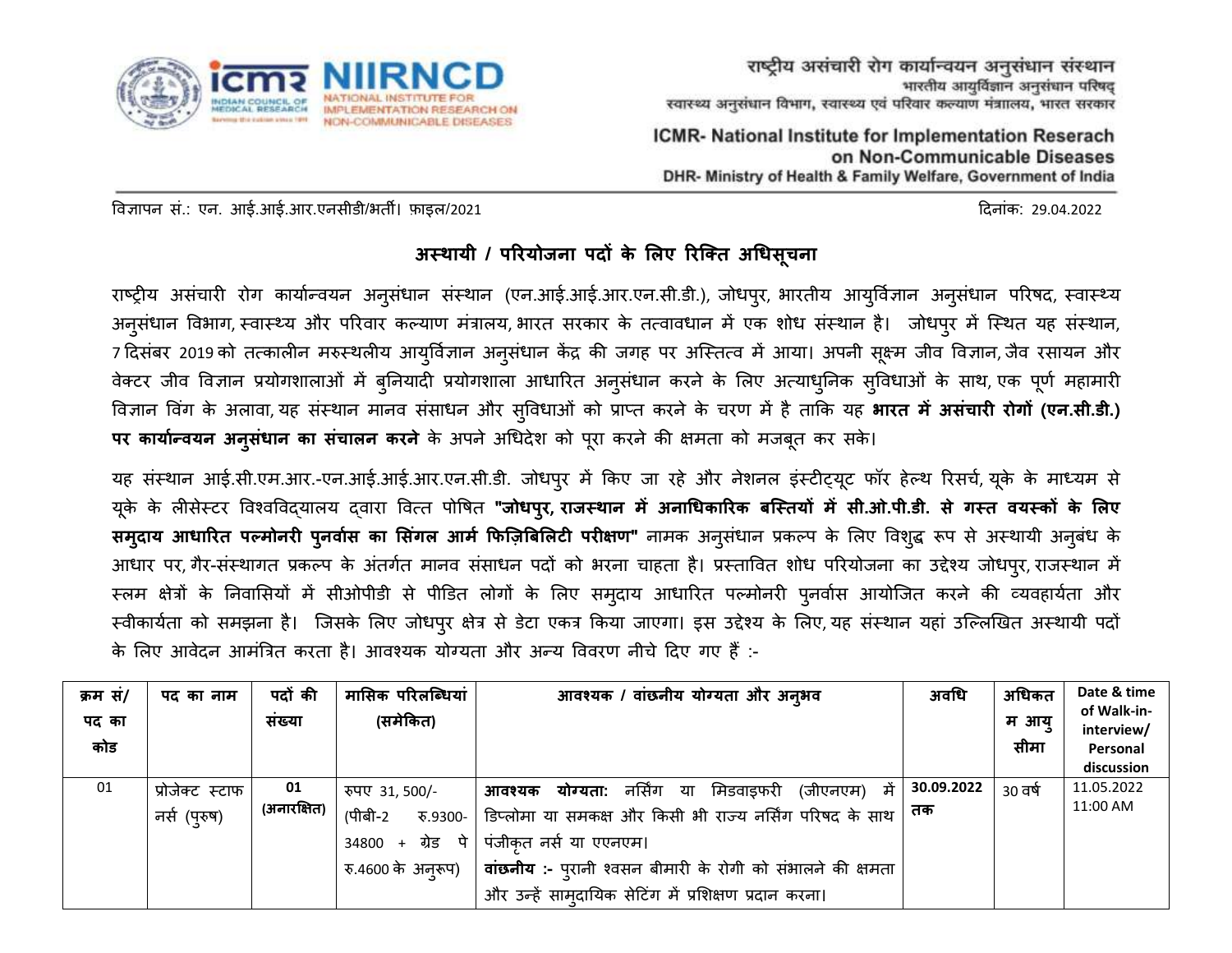### **उम्मीदवािों को ननदेश :-**

- 1. उपर्युक्त पदों के लिए आवेदन करने के इच्छुक पात्र उम्मीदवार आई.सी.एम.आर. और एन.आई.आई.आर.एन.सी.डी. की वेबसाइट **https://main.icmr.nic.in/career-opportunity औि http://niirncd.icmr.org.in/recruitment.php** से आिेिन पत्र डाउनलोड कर सकर्ते हैं।
- 2. उम्मीदवारों को दिए गए कार्यक्रम के अनुसार लिखित परीक्षा/व्यक्तिगत चर्चा/साक्षात्कार के लिए आते समय विधिवत भरे हुए आवेदन पत्र के साथ (ए) जन्म तिथि का प्रमाण (बी) योग्यता (सी) अन्अव (डी) हाल ही में लिए गए पासपोर्ट आकार की फोटो आदि सभी दस्तावेज लाने होंगे। **प्रत्येक पद के लिए अिग आवेदन पत्र भिा जाना चाहिए।**
- 3. उम्मीदवारों की पात्रता की जांच, स्थल पर की जाएगी और केवल योग्य उम्मीदवारों को ही लिखित परीक्षा/साक्षात्कार में बैठने की अनुमति िी जाएगी।
- 4. 30 से अधिक योग्य उम्मीदवारों के मामले में, एक लिखित परीक्षा आयोजित की जाएगी जिसमें 20 बहुविकल्पीय प्रश्न होंगे। लिखित परीक्षा में योग्यता के लिए अंक निम्नानुसार होंगे: -

अनुसूचित जाति/अनुसूचित जनजाति के लिए: 35%

सामान्य वर्ग /अन्य पिछडा वर्ग /आर्थिक रूप से कमजोर वर्ग के लिए: 40%

5. योग्यता के लिए निर्धारित अंक या उससे अधिक अंक प्राप्त करने वाले उम्मीदवारों का साक्षात्कार निम्नानुसार होगा:-

| क्रमाक | पद का नाम                    | पदा का संख्या | साक्षात्कार के लिए उम्मीदवारों की संख्या        |
|--------|------------------------------|---------------|-------------------------------------------------|
|        | प्रोजेक्ट स्टाफ नर्स (पुरुष) |               | लिखित परीक्षा में शीर्ष स्थान वाले 03 उम्मीदवार |

- 6. केवल पात्र उम्मीदवार ही लिखित परीक्षा/व्यक्तिगत चर्चा/साक्षात्कार के लिए उपस्थित होंगे। 30 से अधिक योग्य उम्मीदवारों के मामले में, एक लिखित परीक्षा आयोजित की जाएगी जिसमें बह्विकल्पीय प्रश्न होंगे। प्रश्नों का स्तर पद के लिए निर्धारित अनिवार्य योग्यता का होगा। उम्मीदवारों का चयन लिखित परीक्षा/साक्षात्कार में उनके प्रदर्शन के आधार पर किया जाएगा, जो कौशल परीक्षा में योग्यता प्राप्त करने के अधीन है, जहां भी लागूहो।
- 7. अंतिम योग्यता लिखित परीक्षा और साक्षात्कार के अंकों के आधार पर तैयार की जाएगी। 30 से कम उम्मीदवारों के होने और लिखित परीक्षा ना ललए जाने पर, साक्षात्कार में प्राप्र्त अंकों के आधार पर योग्यर्ता र्तैयार की जाएगी।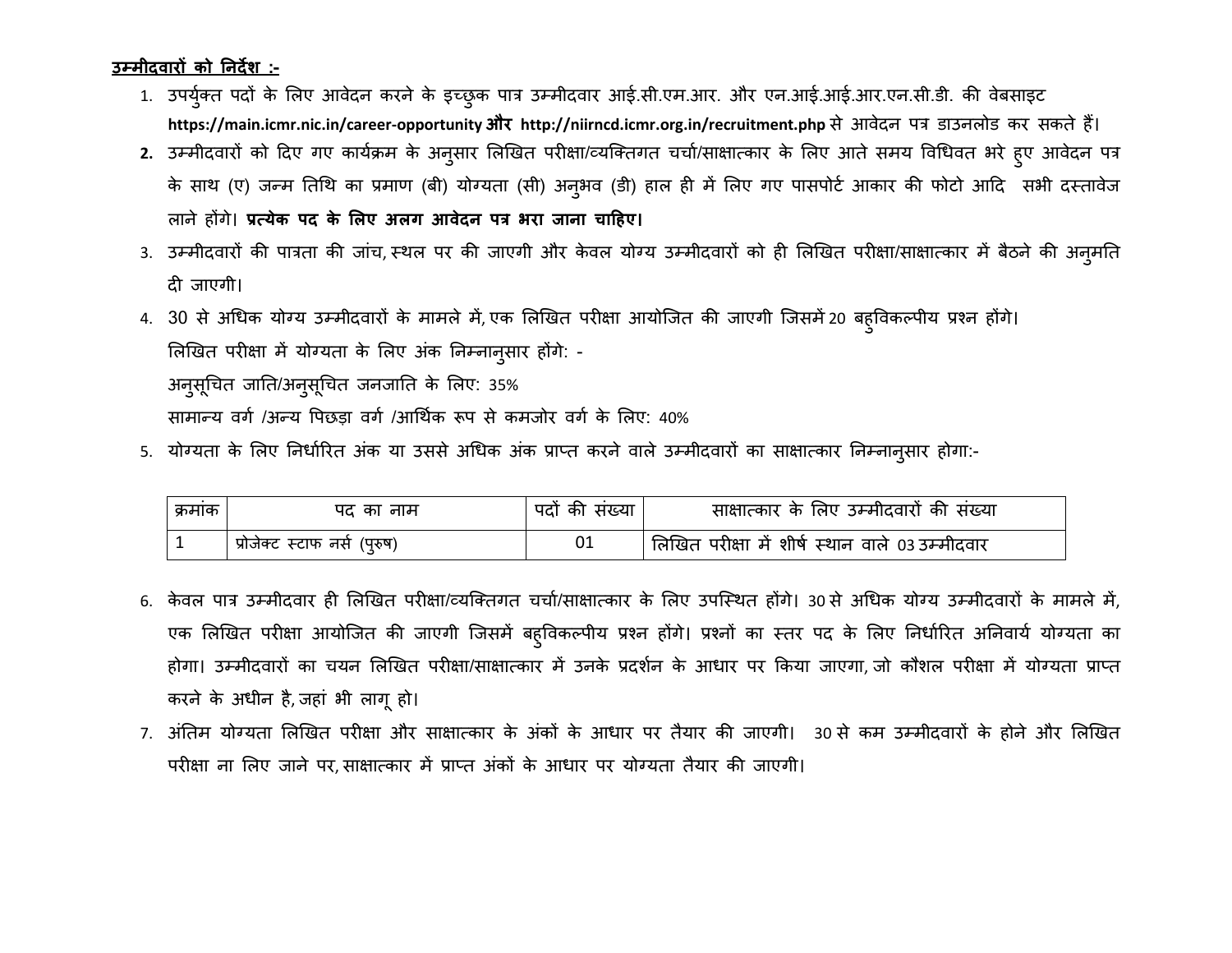## **अन्य ननयम व शिें :-**

- 1. योग्यता केवल मान्यता प्राप्त संस्थानों/विश्वविदयालयों से होनी चाहिए।
- 2. अनुभव प्रमाण पत्र में रोजगार की अवधि के दौरान किए गए कार्य की प्रकृति का स्पष्ट उल्लेख होना चाहिए। संबंधित विषय/क्षेत्र में अनुभव संबंधित प्राधिकारी दवारा मान्यता प्राप्त प्रतिष्ठित संस्थान/संगठन से होना चाहिए।
- 3. केंद्र सरकार/डी.ओ.पी.टी./आई.सी.एम.आर. द्वारा समय-समय पर जारी निर्देशों के अनुसार अनुसूचित जाति/अनुसूचित जनजाति/अन्य पिछड़ा वर्ग के उम्मीदवारों, छंटनी किए गए सरकारी कर्मचारियों, विभागीय उम्मीदवारों (प्रकल्प सहित) और भूतपूर्व सैनिकों आदि के संबंध में आयु में छूट स्वीकार्य होगी। अनुभवी और कुशल व्यक्तियों के लिए अन्य अनुसंधान प्रकल्पों में प्रदान की गई सेवा की सीमा तक आयु में रियायत भी स्वीकार्य होगी। अनुसूचित जाति/अनुसूचित जनजाति/अन्य पिछड़ा वर्ग को केवल उनके लिए आरक्षित पदों के संबंध में आयु में छूट दी **जाएगी अनािक्षक्षि पदों के लिए निीं।**
- 4. सरकारी सेवा / अर्ध सरकारी / राज्य / केंद्र सरकार के स्वायत्त निकाय में कार्यरत उम्मीदवारों को आवेदन पत्र जमा करते समय अपने नियोक्ता से "अनापत्ति प्रमाण पत्र" प्रस्तुत करना चाहिए, जिसमें विफल रहने पर उन्हें प्रवेश साक्षात्कार/व्यक्तिगत चर्चा के लिए उपस्थित होने की अनुमति नहीं दी जाएगी।
- 5. सभी पद संविदात्मक हैं और परियोजना के पूरा होने तक जारी रहने की संभावना है।
- 6. ननिेशक, आई.सी.एम.आर.-एन.आई.आई.आर.एन.सी.डी. के पास त्रबना कोई कारण बर्ताए पिों की संख्या बढाने या घटाने या भर्ती रद्द करने या किसी भी समय पदों का पुनर्विज्ञापन करने का अधिकार सुरक्षित है। इस संबंध में किसी भी पत्राचार पर विचार नहीं किया जाएगा।
- 7. प्रशासनिक कारणों से व्यक्तिगत चर्चा/साक्षात्कार की तिथि में परिवर्तन किया जा सकता है। इसलिए, उम्मीदवारों को व्यक्तिगत चर्चा/ऑनलाइन साक्षात्कार के लिए उपस्थित होने से पहले वेबसाइट देखने की सलाह दी जाती है।
- 8. शॉर्ट लिस्ट में अपना नाम डलवाने, साक्षात्कार और रोजगार के लिए किसी भी रूप में प्रचार करना अयोग्यता होगी और ऐसे उम्मीदवारों को चयन प्रकक्रया से रोक दिया जाएगा।
- 9. एक से अधिक पदों के लिए आवेदन करने वाले उम्मीदवारों को **प्रत्येक पद के लिए अलग-अलग आवेदन** करना चाहिए।
- 10. **केवल योग्यता के बाद का अन्<b>भ**व अर्थात न्यूनतम आवश्यक शैक्षणिक योग्यता पूरी करने की तिथि से आवेदन जमा करने की अंतिम तिथि तक ही अनुभव गिना जाएगा।
- 11. गलत या गलत जानकारी प्रस्तुत करने से उम्मीदवार किसी भी स्तर पर अयोग्य हो जाएगा।
- 12. चूंकि पद विशुद्ध रूप से अस्थायी आधार पर हैं, इसलिए नियुक्त व्यक्ति को भविष्य निधि, अवकाश यात्रा रियायत, चिकित्सा आदि का कोई लाभ नहीं मिलेगा।
- 13. उपर्युक्त पदों को पूरी तरह से अस्थायी और अनुबंध के आधार पर भरा जाना है और उम्मीदवारों को आई.सी.एम.आर.-एन.आई.आई.आर.एन.सी.डी. के र्तहर्त ककसी भी प्रकार के स्थायी रोजगार या एन.आई.आई.आर.एन.सी.डी. या ककसी अन्य प्रकल्प में अपनी सेवाओं को जारी रखने का दावा करने का कोई अधिकार नहीं होगा।
- 14. आयु, योग्यता, अनुभव आदि की गणना आवेदन प्राप्त करने की अंतिम तिथि के आधार पर की जाएगी।
- 15. ललखिर्त परीक्षा/व्यस्क्र्तगर्त चचाा में भाग लेने के ललए कोई यात्रा/िैननक भत्र्ता नहीं दिया जाएगा।